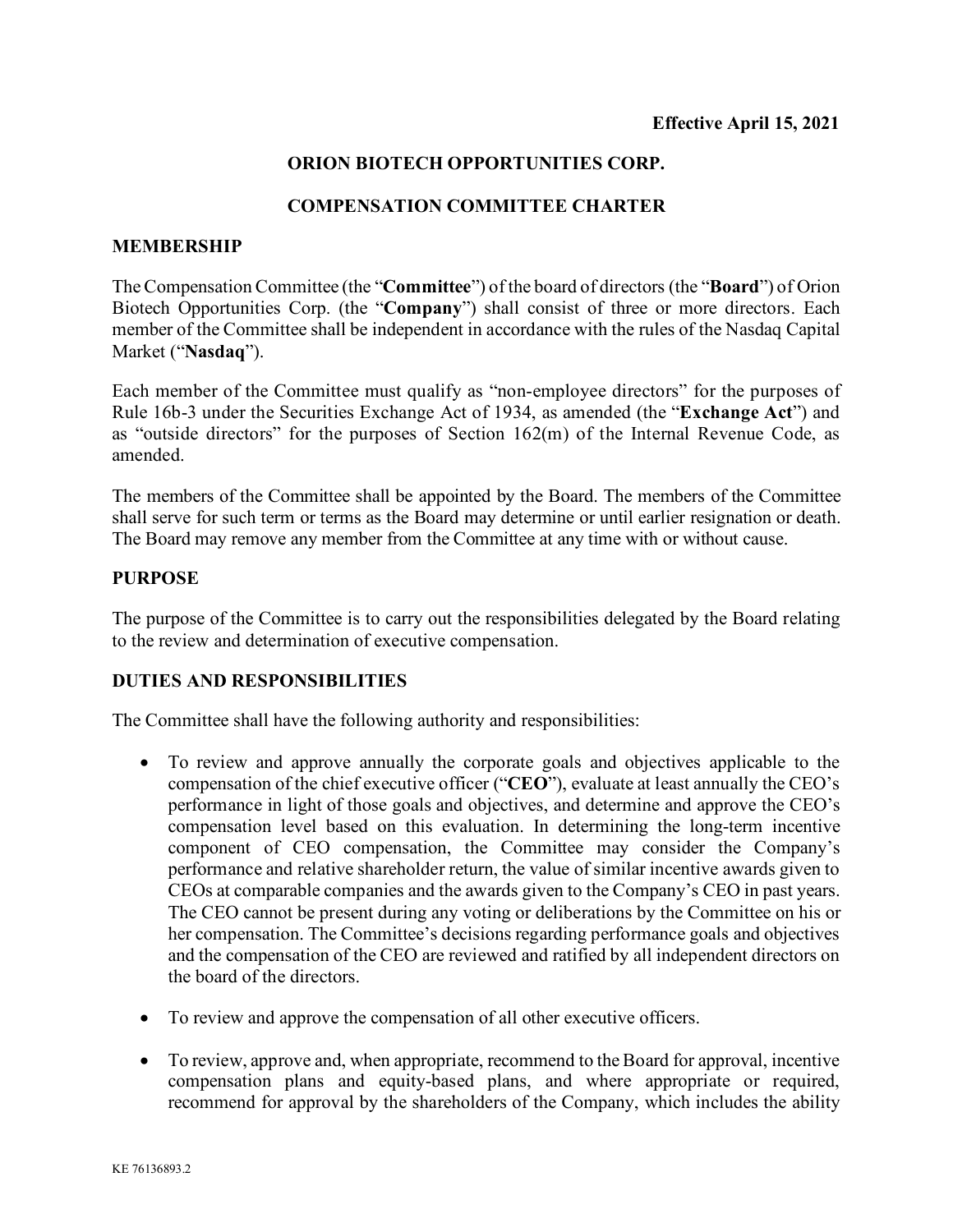to adopt, amend and terminate such plans. The Committee shall also have the authority to implement and administer the Company's incentive compensation plans and equity-based plans, including designation of the employees to whom the awards are to be granted, the amount of the award or equity to be granted and the terms and conditions applicable to each award or grant, subject to the provisions of each plan.

- To approve all special perquisites, special cash payments and other special compensation and benefit arrangements for the Company's executive officers and employees.
- To review, and approve and, when appropriate, recommend to the Board for approval, any employment agreements and any severance arrangements or plans, including any benefits to be provided in connection with a change in control, for the CEO and other executive officers, which includes the ability to adopt, amend and terminate such agreements, arrangements or plans.
- To determine share ownership guidelines for the CEO and other executive officers and monitor compliance with such guidelines.
- To review the Company's incentive compensation arrangements to determine whether they encourage excessive risk-taking, to review and discuss at least annually the relationship between risk management policies and practices and compensation, and to evaluate compensation policies and practices that could mitigate any such risk.
- To review and evaluate all director compensation and benefits for service on the Board and Board committees at least once a year and to recommend any changes to the Board as necessary.
- To oversee the engagement with shareholders and proxy advisory firms on executive compensation matters.
- To produce a report on executive compensation to be included in the Company's annual proxy statement.

# **Outside Advisors**

The Committee shall have the authority, in its sole discretion, to select, retain and obtain the advice of a compensation consultant as necessary to assist with the execution of its duties and responsibilities as set forth in this Charter. The Committee shall set the compensation, and oversee the work, of the compensation consultant. The Committee shall have the authority, in its sole discretion, to retain and obtain the advice and assistance of outside legal counsel and such other advisors as it deems necessary to fulfill its duties and responsibilities under this Charter. The Committee shall set the compensation, and oversee the work, of its outside legal counsel and other advisors. The Committee shall receive appropriate funding from the Company, as determined by the Committee in its capacity as a committee of the Board, for the payment of compensation to its compensation consultants, outside legal counsel and any other advisors. However, the Committee shall not be required to implement or act consistently with the advice or recommendations of its compensation consultant, legal counsel or other advisor to the compensation committee, and the